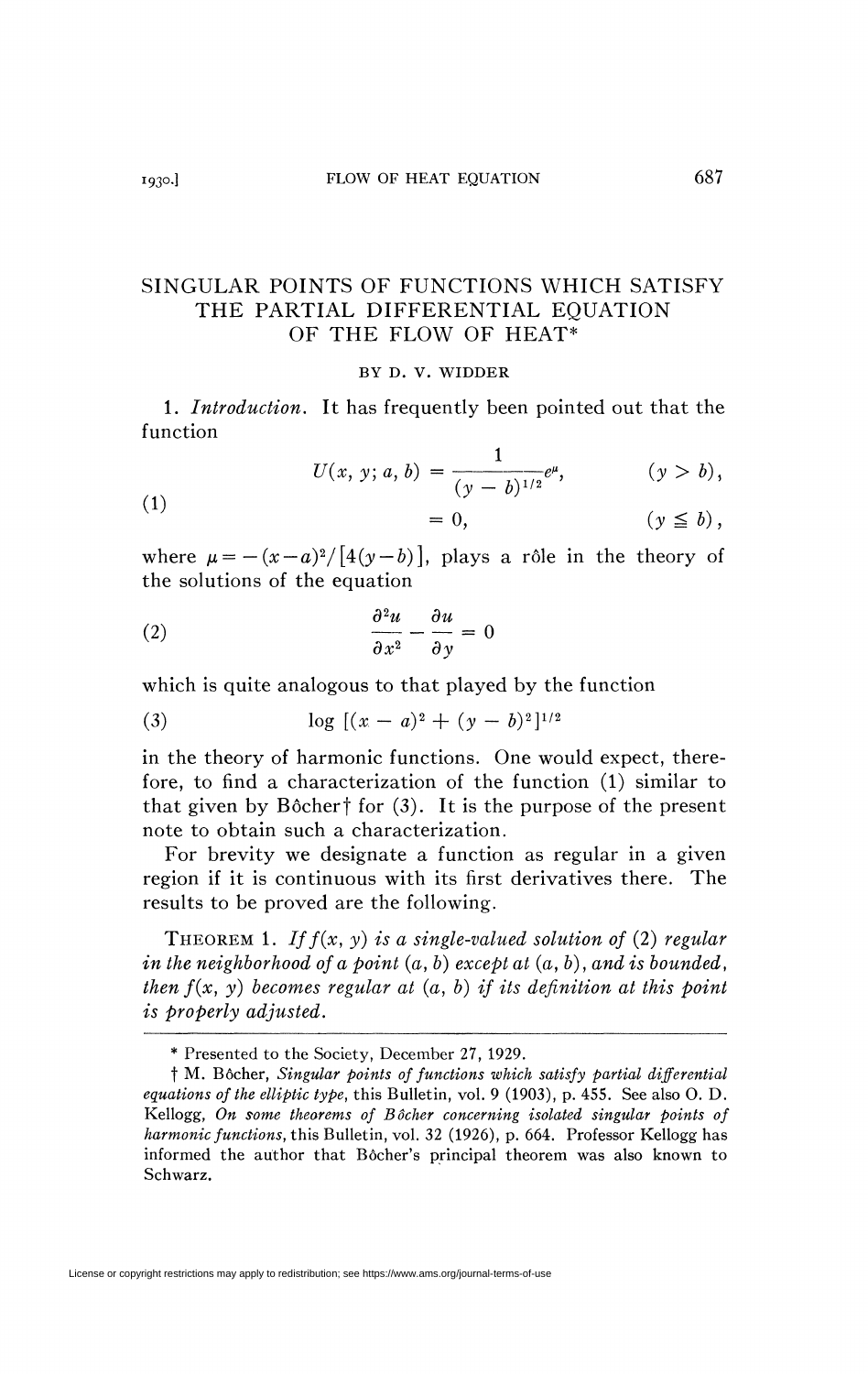THEOREM *2. Iff(x, y) is a single-valued solution of* (2) *regular*  in the neighborhood of a point  $(a, b)$  except at  $(a, b)$ , and if  $f(x, y)$ *is bounded on one side only, then*  $f(x, y) - LU(x, y; a, b)$  *is regular at (a, b) provided the constant L is properly chosen and the function is properly defined at* (a, *b).* 

Our proof, like Bôcher's, employs a Green's function; but the method of proof must necessarily differ considerably from that of Bôcher since the level curves

$$
\frac{1}{(y-b)^{1/2}}e^{\mu} = \text{constant}, \quad \mu = -\frac{(x-a)^2}{4(y-b)},
$$

do not in this case consist of closed curves bounding regions with  $(a, b)$  in the interior, but all pass through this point.

2. Green's Formula and Green's Function. In the present section we shall recall certain results from the classical theory of equation (2). Set

$$
F(u) = \frac{\partial^2 u}{\partial x^2} - \frac{\partial u}{\partial y}, \qquad G(u) = \frac{\partial^2 u}{\partial x^2} + \frac{\partial u}{\partial y}.
$$

Then *G(u)* is the adjoint of *F(u)* and the equation

$$
(4) \tG(u) = 0
$$

is the adjoint of equation (2). Let  $D$  be a regular<sup>\*</sup> region with boundary C. If  $u(x, y)$  and  $v(x, y)$  are two functions continuous with their first and second derivatives in and on the boundary of *D,* then Green's formula is

with their first and second derivatives in and on the boundary  
of *D*, then Green's formula is  
(5) 
$$
\int_{D} \int [vF(u) - uG(v)]dxdy = \int_{C} uv dx + \left(v \frac{\partial u}{\partial x} - u \frac{\partial v}{\partial x}\right)dy.
$$

Here the contour integration is in the positive sense.<sup>†</sup> We now Here the contour integration is in the positive sense, f We now define the Green's function corresponding to a given rectangle.

DEFINITION. Let the vertices  $A$  *, B , F , E* of a rectangle *R* have

<sup>\*</sup> For present purposes the boundary may consist of a finite number of straight-line segments.

t Most of the results of this section will be found in E. Goursat, *Cours d'Analyse,* 1923, vol. 3, Chap. 29. In applying this formula to regular solutions of  $(2)$  and  $(4)$  we make use of the fact that such solutions are known to have continuous second derivatives.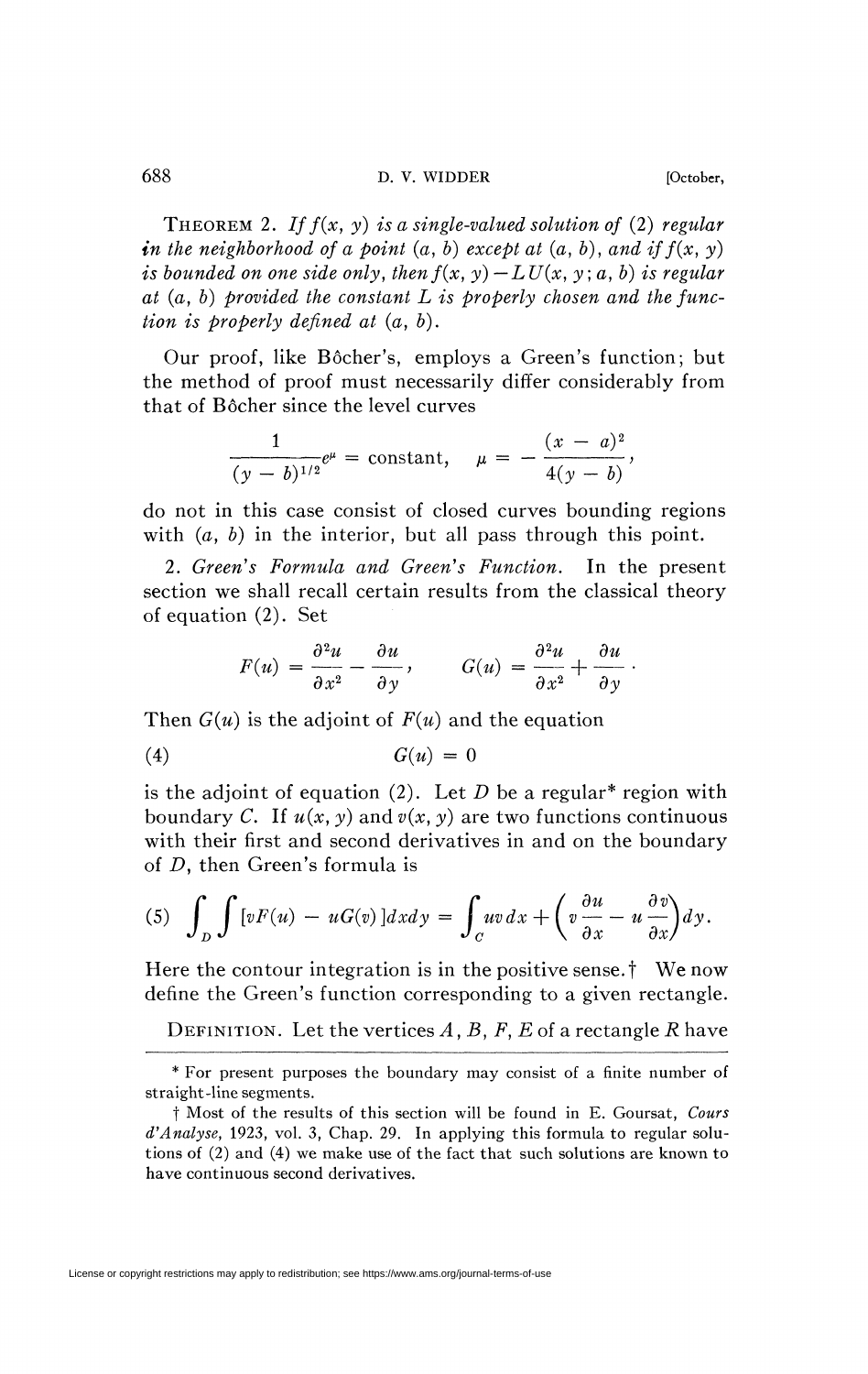coordinates  $(x_0, y_0)$ ,  $(x_0 + p, y_0)$ ,  $(x_0 + p, y_0 + q)$ ,  $(x_0, y_0 + q)$ respectively, *p* and *q* being arbitrary positive constants, and let  $(\xi, \eta)$  be an arbitrary interior point. By the Green's function of this rectangle we mean a function  $G(x, y; \xi, \eta)$  which, considered as a function of *x* and *y* :

(a) satisfies (2) and is regular in the closed region *R* except at  $(\xi, \eta)$ ;

(b) has the form

$$
G(x, y; \xi, \eta) = U(x, y; \xi, \eta) + u(x, y)
$$

at  $(\xi, \eta)$  where  $u(x, y)$  satisfies (2) and is regular in the closed region *R\* 

(c) is zero on the line segments *E A*, *AB, BF.* 

The existence and uniqueness of this function follows from known results concerning a familiar boundary-value problem.\* It may also be shown that *G* satisfies the adjoint equation (4) considered as a function of  $(\xi, \eta)$ , and is regular except at the point *(x, y),* where it has the form

$$
U(x, y; \xi, \eta) + v(\xi, \eta),
$$

 $v(\xi, \eta)$  being a solution of (4) regular throughout R. Moreover, *G* vanishes on the sides *AE, EF, FB* when considered as a function of  $(\xi, \eta)$ .

3. *Three Lemmas.* 

LEMMA 1. If  $\phi(x, t)$  is a solution of (2) regular in R except *perhaps at an interior point* (a, *b), then the integral* 

$$
\int_{c} \frac{\partial \phi}{\partial x} dy + \phi dx
$$

*has a constant value K when extended in the clock-wise sense over the contours C of all rectangles lying in R and containing* (a, *b) as an interior point.* 

This follows from formula (5) by taking  $u = \phi$ ,  $v = 1$ , and *D* the region between two of the rectangles considered. In particular, if  $\phi$  is regular at  $(a, b)$ , K is zero.

LEMMA 2. If  $\phi(x, y)$  satisfies the conditions of Lemma 1, is

<sup>\*</sup> E. Goursat, loc, cit., p. 316.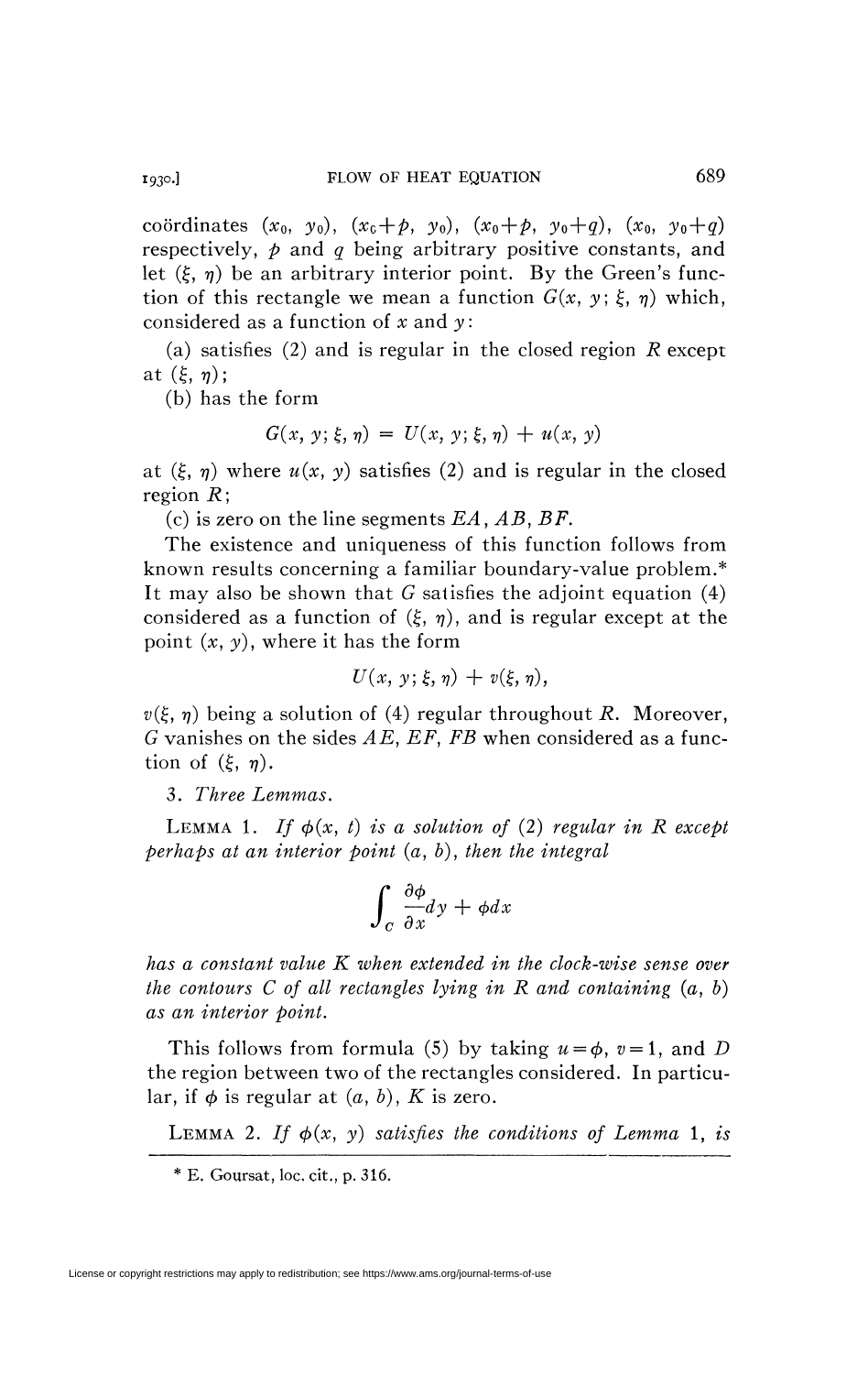*bounded at least on one side, and vanishes on the sides EA, AB, BF, then* 

$$
\lim_{h \to 0^+} \int_{a-k}^{a+k} \phi(x, b+h) f(x) dx = Kf(a)
$$

*for any function f(x) continuous in*  $(a - k, a + k)$  *and for any k such that the points*  $(a - k, b)$ ,  $(a + k, b)$  *lie in R.* 

**PROOF.** Since  $\phi(x, y)$  is bounded on one side it is possible to find a constant *H* such that the function  $\psi(x, y) = \phi(x, y) + H$ is a function of one sign in *R.* For definiteness we suppose it positive. As a result of Lemma 1 we have

$$
\int_{a-k}^{a+k} \phi(x, b+h) dx + \int_{b}^{b+k} \frac{\partial \phi}{\partial x}(a-k, y) dy + \int_{b+h}^{b} \frac{\partial \phi}{\partial x}(a+k, y) dy = K.
$$

We have here chosen the contour *C* as the boundary of the rectangle whose vertices are  $(a-k, b-h)$ ,  $(a+k, b-h)$ ,  $(a+k, b+h)$ ,  $(a-k, b+h)$ . It was unnecessary to include the complete contour since  $\phi$  vanishes identically for  $y < b$ . This follows<sup>\*</sup> since  $\phi$  is zero on the sides *EA*, *AB*, *BF*, and is regular for *y<b. It h* tends to zero we clearly have

$$
\lim_{h \to 0^+} \int_{a-k}^{a+k} \phi(x, b+h) dx = K,
$$
  

$$
\lim_{h \to 0^+} \int_{a-k}^{a+k} \psi(x, b+h) dx = K + 2kH.
$$

or

We shall first show that

$$
\lim_{h \to 0^+} \int_{a-k}^{a+k} \psi(x, b+h) f(x) dx = Kf(a) + H \int_{a-k}^{a+k} f(x) dx.
$$

The desired result will follow from this equation by noting that

$$
\int_{a-k}^{a+k} \phi(x, b+h) f(x) dx = \int_{a-k}^{a+k} \psi(x, b+h) f(x) dx - H \int_{a-k}^{a+k} f(x) dx.
$$

*a—k J a-k ^ a-k* \* E. Goursat, loc. cit., p. 309.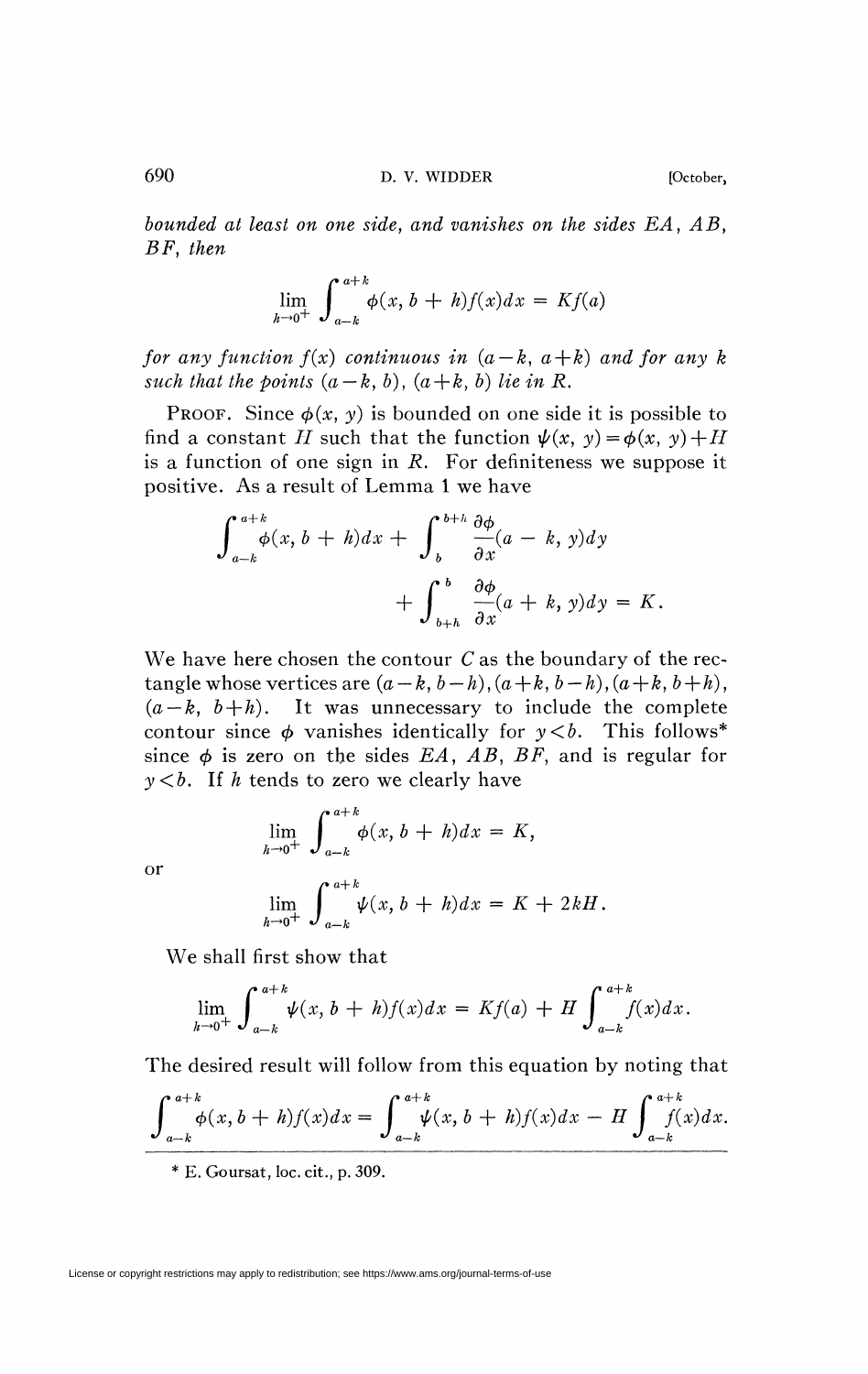We employ the following identity:

$$
I_{h} = \int_{a-k}^{a+k} \psi(x, b+h)f(x)dx - Kf(a) - H \int_{a-k}^{a+k} f(x)dx
$$
  
\n
$$
= \int_{a-a}^{a+a} [f(x) - f(a)]\psi(x, b+h)dx + f(a) \int_{a-a}^{a+a} \psi(x, b+h)dx
$$
  
\n(6)  
\n
$$
- Kf(a) + \int_{a+a}^{a+k} \phi(x, b+h)f(x)dx + \int_{a-a}^{a+a} f(x)dx
$$
  
\n
$$
+ \int_{a-k}^{a-a} \phi(x, b+h)f(x)dx - H \int_{a-a}^{a+a} f(x)dx.
$$
  
\nHere  $\alpha$  is an arbitrary number for which  $0 < \alpha < k$ . Given an

arbitrary positive number  $\epsilon$ , we determine  $\alpha$  so small that the following inequalities hold:\* arbitrary positive number e, we determine *a* so small that the

(a) 
$$
\left| \int_{a-a}^{a+\alpha} f(x) dx \right| < \frac{\epsilon}{5H},
$$

(b) 
$$
|f(x) - f(a)| < \frac{\epsilon}{5(K + 2kH)}, \quad |x - a| \le \alpha,
$$

(c) 
$$
\alpha < \frac{\epsilon}{10H |f(a)|}.
$$

With this choice of  $\alpha$  equation (6) gives the inequality

$$
|I_{h}| \leq \frac{\epsilon}{5(K+2kH)} \int_{a-\alpha}^{a+\alpha} \psi(x, b+h) dx
$$
  
+  $|f(a)| \left| \int_{a-\alpha}^{a+\alpha} \psi(x, b+h) dx - K \right|$   
+  $\left| \int_{a+\alpha}^{a+k} \phi(x, b+h) f(x) dx \right|$   
+  $\left| \int_{a+k}^{a-\alpha} \phi(x, b+h) f(x) dx \right| + \frac{\epsilon}{5}.$ 

We can now choose *h* so small that the right-hand side of this

<sup>\*</sup> *H* may clearly be chosen positive and so great that  $K+2kH$  is positive. If  $f(a) = 0$ , condition (c) becomes superfluous.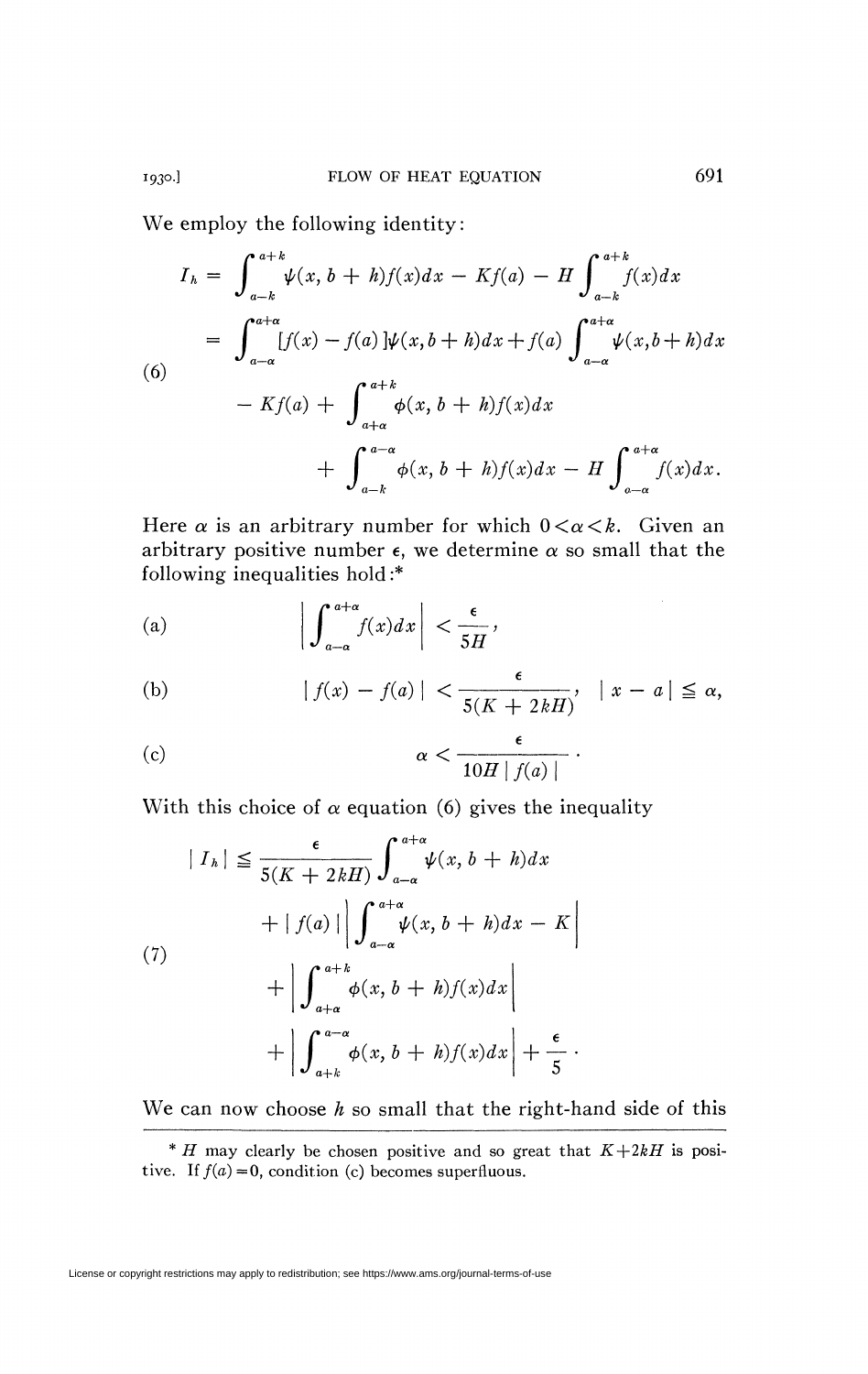692 D. V. WIDDER [October]

inequality will be less than  $\epsilon$ . For we have shown that we can choose *h* so small that the integral

$$
\int_{a-a}^{a+a} \psi(x, b+h) dx
$$

differs as little as we like from  $K+2\alpha H$ , and hence is less than  $K+2kH$ . For such values of h the first term on the right-hand side of (7) is less than  $\epsilon/5$ . The second term may be made to differ as little as we like from  $2\alpha H \left|f(a)\right|$  by choice of *h*, and hence made less than  $\epsilon/5$  by virtue of (c). The two remaining integrals of (7) approach zero as *h* approaches zero since they are continuous functions of h in the neighborhood of  $h = 0$  and since  $\phi(x, b) = 0$  in the intervals  $a + \alpha \leq x \leq a + k$ ,  $a - k \leq x \leq a - \alpha$ . We may therefore determine *h* so that each is in absolute value less than  $\epsilon/5$ . It follows that  $|I_h| < \epsilon$  for h sufficiently small, and the lemma is established.

LEMMA 3. If  $\phi(x, y)$  satisfies the conditions of Lemmas 1 and 2, and if  $v(x, y)$  is a solution of (4) regular in R, then

(8) 
$$
\int_{C_0} \phi(x, y)v(x, y)dx + \left[v(x, y)\frac{\partial \phi}{\partial x}(x, y) - \phi(x, y)\frac{\partial v}{\partial x}(x, y)\right]dy = Kv(a, b),
$$

*where Co is the contour of any rectangle in R with its sides parallel to the axes and including (a, b) as an interior point, and where the integration is in the clockwise sense.* 

PROOF. Consider the function  $\phi(x, y+h)$  where *h* is a small positive constant which, in the course of the proof, will be allowed to approach zero as its limit. This function is a solution of (2) regular in the rectangle whose vertices are  $(a-k, b)$ ,  $(a+k, b)$ ,  $(a+k, b+r)$ ,  $(a-k, b+r)$  provided *r*, *h* and *k* are chosen positive and sufficiently small; for, the point  $(a, b-h)$ at which  $\phi(x, y+h)$  may fail to be regular lies outside the rectangle. We may now apply Green's formula to this rectangle taking  $u(x, y) = \phi(x, y + h)$  and  $v(x, y) = v(x, y)$ . Then

$$
\int_{a-k}^{a+k} \phi(x, b + h) v(x, b) dx
$$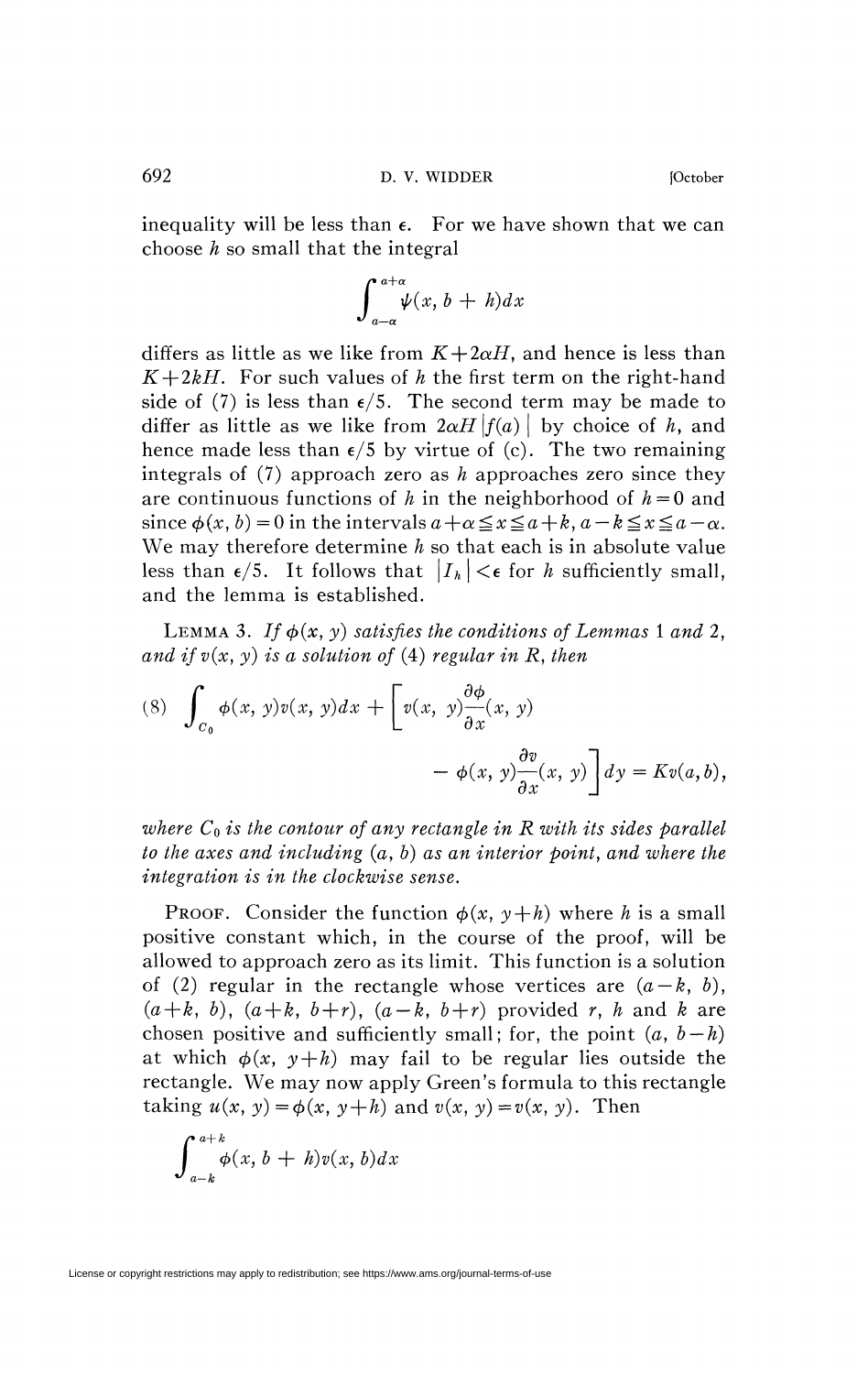1930.] FLOW OF HEAT EQUATION 693

$$
= \int_{b}^{b+r} \left[ v(a-k, y) \frac{\partial \phi}{\partial x} (a-k, y+h) - \phi(a-k, y+h) \frac{\partial v}{\partial x} (a-k, y) \right] dy
$$
  
+ 
$$
\int_{a-k}^{a+k} \phi(x, b+r+h) v(x, b+r) dx
$$
  
+ 
$$
\int_{b+r}^{b} \left[ v(a+k, y) \frac{\partial \phi}{\partial x} (a+k, y+h) - \phi(a+k, y+h) \frac{\partial v}{\partial x} (a+k, y) \right] dy.
$$

Now let *h* approach zero. By Lemma 2 the first integral tends to  $Kv(a, b)$ . The integrals on the right are continuous functions of *h* in the neighborhood of  $h = 0$ , so that their limits are obtained by setting  $h = 0$  in their integrands.

It is now an easy matter to complete the proof. By Green's formula the integral (8) extended over  $C_0$  is equal to the same integral extended over the rectangle whose vertices are  $(a - k, a)$  $(b - r)$ ,  $(a + k, b - r)$ ,  $(a + k, b + r)$ ,  $(a - k, b + r)$ , where *r* and *k* are so chosen that the rectangle lies in *R.* But we have seen that  $\phi(x, y) \equiv 0$  if  $y < b$  so that the part of the contour for which  $y < b$  may be neglected. The integral extended over the remainder of the contour, as we have just seen, is equal to  $Kv(a, b)$ . The equation (8) is thus established.

4. *Proof of the Theorems.* Let *f(x,y)* be a solution of (2) regular in the neighborhood of *(a, b)* except at *(a, b).* Choose the rectangle R of Section 2 so that  $f(x, y)$  is regular throughout *R* except at  $(a, b)$ . Determine a solution  $\bar{f}(x, y)$  of (2) regular throughout R and assuming the same values as  $f(x, y)$  on the sides *EA, AB, BF.* If *f(x, y)* is bounded at least on one side, then the function  $\phi(x, y) = f(x, y) - \overline{f}(x, y)$  has the same property, and may be taken as the function  $\phi$  of the lemmas.

Let  $(x_1, y_1)$  be an arbitrary interior point of *R* not the point  $(a, b)$ . Surround  $(x_1, y_1)$  by a small rectangle with boundary  $C_1$ , with sides parallel to the axes, lying entirely in *R,* and such that *(a, b)* is an exterior point. In a similar way construct a rectangle with boundary  $C_0$  about  $(a, b)$  and so small that all points of  $C_1$ are exterior points. Let C be the boundary of *R.* Form the Green's function  $G(x, y; \xi, \eta)$  for the region R. Fix the first pair of arguments at  $(x_1, y_1)$ , and let the second pair be variable. The functions  $\phi(x, y)$  and  $G(x_1, y_1; x, y)$  are regular in the region *D* bounded by the curves  $C$ ,  $C_0$ ,  $C_1$ , the former a solution of (2), the latter a solution of (4). If we apply Green's formula to these two functions in the region *D* we obtain